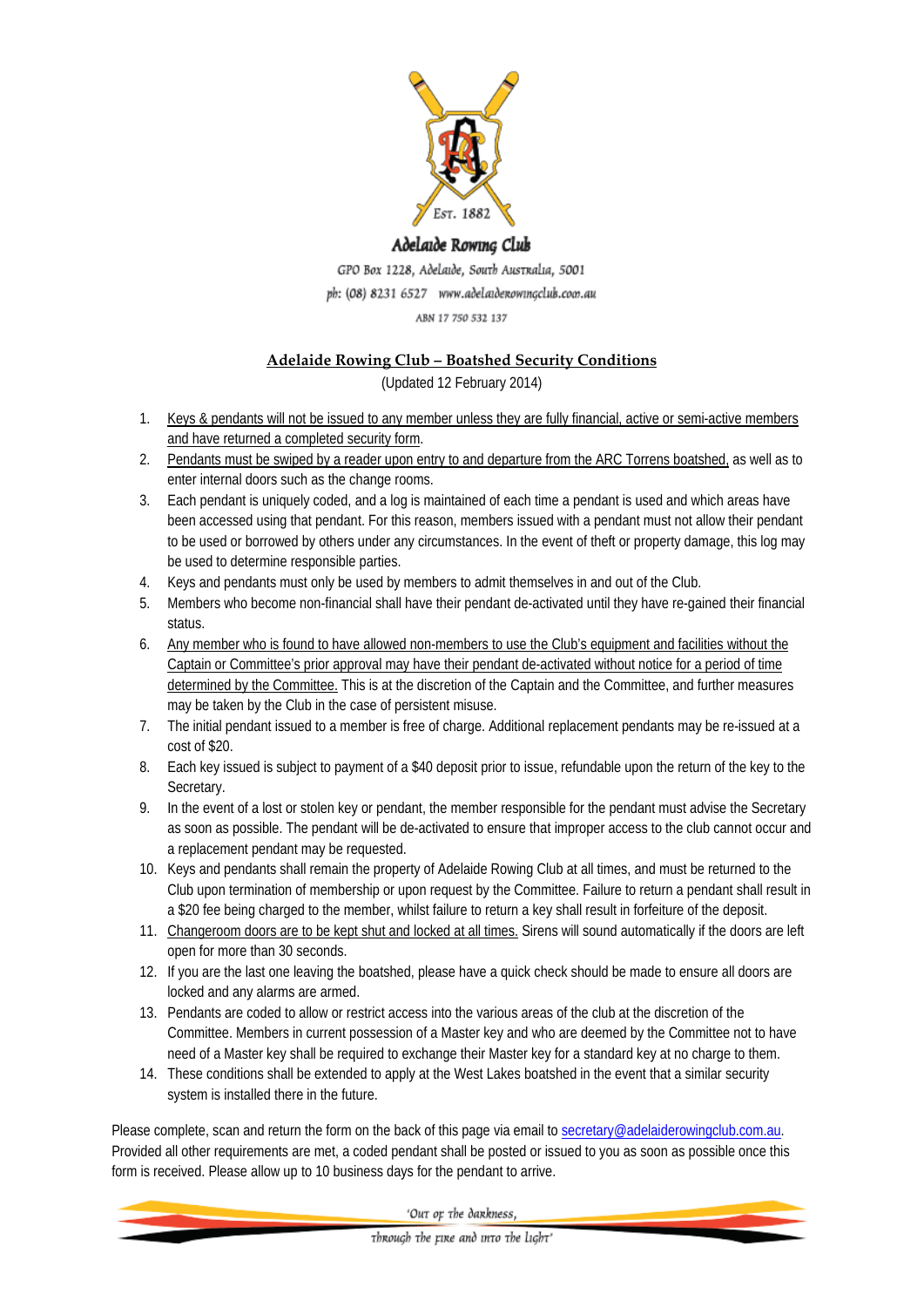

Adelaide Rowing Club GPO Box 1228, Adelaide, South Australia, 5001 ph: (08) 8231 6527 www.adelaidenowingclub.com.au ABN 17 750 532 137

## **Adelaide Rowing Club – Acknowledgement of Boatshed Security Conditions**

|                                                                                      | Adelaide Rowing Club. I acknowledge that I am responsible for ensuring that any pendant or key assigned to me are only<br>used in conjunction with these conditions and that my failure to comply with these conditions may result in my access<br>privileges being revoked without notice.          |          |                    |                          |
|--------------------------------------------------------------------------------------|------------------------------------------------------------------------------------------------------------------------------------------------------------------------------------------------------------------------------------------------------------------------------------------------------|----------|--------------------|--------------------------|
| Please circle or fill in as required.                                                |                                                                                                                                                                                                                                                                                                      |          |                    |                          |
| I would like to be issued with a swipe pendant to the Torrens Boatshed               |                                                                                                                                                                                                                                                                                                      | YES / NO |                    |                          |
| I already have a key to the West Lakes Boatshed.                                     |                                                                                                                                                                                                                                                                                                      | YES / NO | Key $#$ :          | $T.12$ <sub>---</sub>    |
| I already have a key to the Torrens Boatshed.                                        |                                                                                                                                                                                                                                                                                                      | YES / NO | Key $#$ :<br>Type: | كالمساعي<br>1000 or 0111 |
| I would like to be issued with a key to the boatshed (\$40 deposit required per key) |                                                                                                                                                                                                                                                                                                      | Torrens  | <b>West Lakes</b>  |                          |
|                                                                                      |                                                                                                                                                                                                                                                                                                      |          |                    |                          |
|                                                                                      | Date: the contract of the contract of the contract of the contract of the contract of the contract of the contract of the contract of the contract of the contract of the contract of the contract of the contract of the cont                                                                       |          |                    |                          |
| Reference:                                                                           | The number for West Lakes keys is the 3-digit number engraved after the T.12 code.<br>The key number for a Torrens key is the 5-digit number stamped into the key. The type is also stamped<br>into the key (it may be stamped as just 111 in some cases). 0111 are standard keys used to access the |          |                    |                          |
|                                                                                      | gym. 1000 keys are master keys.                                                                                                                                                                                                                                                                      |          |                    |                          |
|                                                                                      | If you are unsure, please attach a photo of the key when emailing this form to the Secretary.                                                                                                                                                                                                        |          |                    |                          |
|                                                                                      | 'Out op the dankness,                                                                                                                                                                                                                                                                                |          |                    |                          |
| Through the rire and into the light'                                                 |                                                                                                                                                                                                                                                                                                      |          |                    |                          |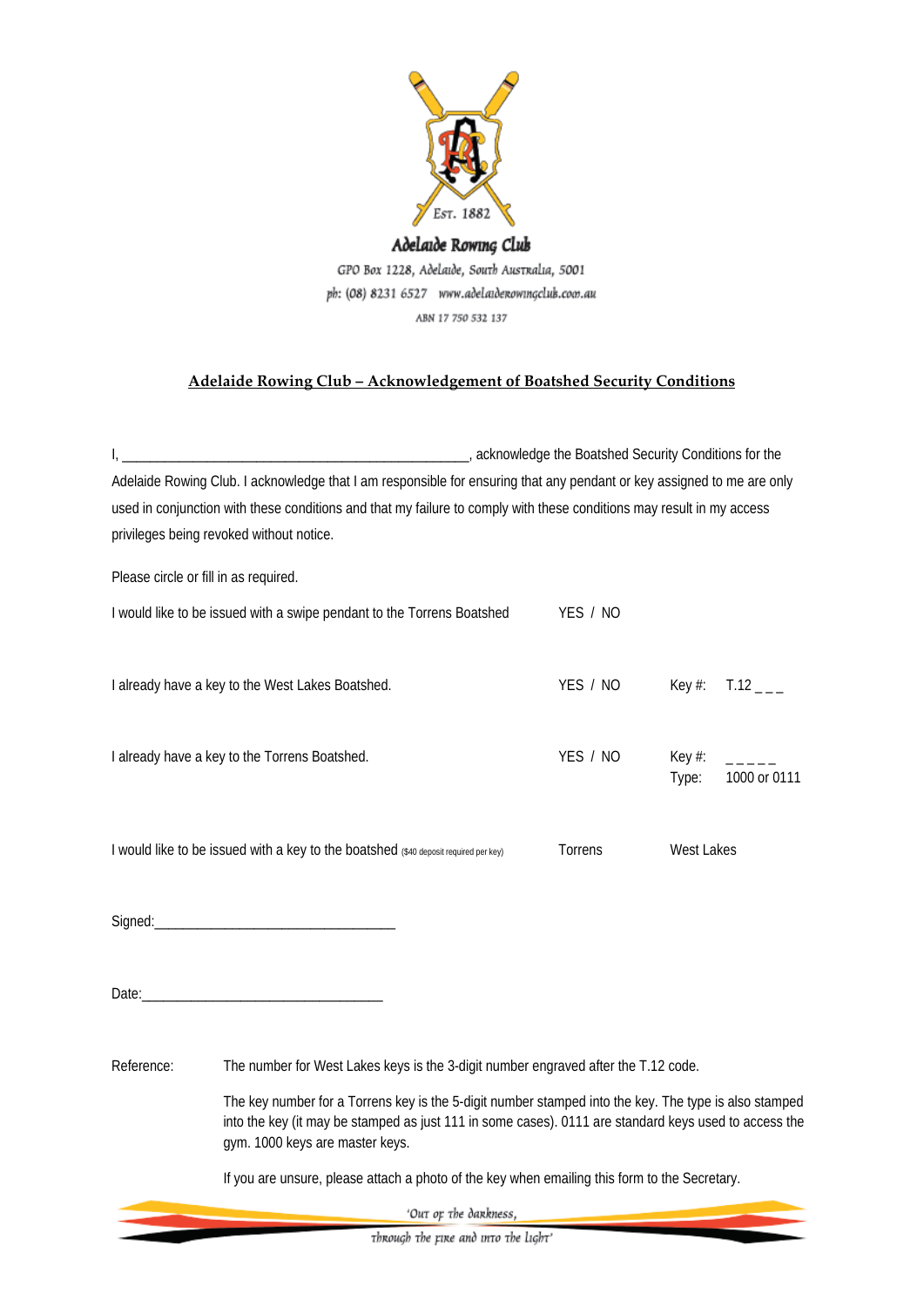

# Adelaide Rowing Club

GPO Box 1228, Adelaide, South Australia, 5001 ph: (08) 8231 6527 www.adelaidenowingclub.com.au ABN 17 750 532 137

### **Adelaide Rowing Club Security Pendant System FAQs**

1. Why are we introducing this new system?

The system is being installed to improve the security of our boatshed. In addition, our current alarm system requires upgrading to allow easy use and monitoring.

The current key system is ineffective because keys have been issued over a very long period of time and a record of who has keys has not been accurately maintained. Whilst exact numbers are uncertain, in excess of 300 keys are believed to be in circulation amongst current and former members. Several recent security incidents are believed to be linked to past members who still have boatshed keys. The Committee also wishes to prevent access to non-financial members who fail to renew their memberships, but who still continue to 'free-load' and use the Club's facilities.

#### 2. Where is it being installed?

At this time, the swipe system will be installed at the Torrens boatshed only. It may be extended to West Lakes at a later date, but there are no immediate plans to do this. Access to the West Lakes Shed will still only require a physical key.

3. How do I get a pendant?

Pendants will only be issued to Active & Semi-Active category members who are financial and who have returned a signed acknowledgement of the ARC Boatshed Security conditions. They will be posted out as soon as possible after these requirements have been met.

4. I don't think I want the responsibility of having a pendant. Do I have to have one?

No – you don't have to have a pendant. But you will not have independent access to the Torrens Boatshed without one. If you don't want a pendant, then simply do not return a signed acknowledgement of the ARC Boatshed Security conditions.

5. I already have a key to a boatshed. Do I have to fill out the acknowledgement of the ARC Boatshed Security conditions.

Yes. Maintaining boatshed security is a collective responsibility of the membership and the Committee would like all members who current have a key to either or both of the boatsheds to complete and submit the form, regardless of whether or not they would like a pendant. This will assist us in developing a register of people who have keys to our sheds.

6. Are the new pendants waterproof?

Yes, the pendants are waterproof, but it is unknown if they float… They are lightweight, durable and unobtrusive. They are about the size of a 20 cent piece and weigh approximately 20 grams.

7. What do I do with my Torrens boatshed key? Do I still need it?

'Out op the dankness,